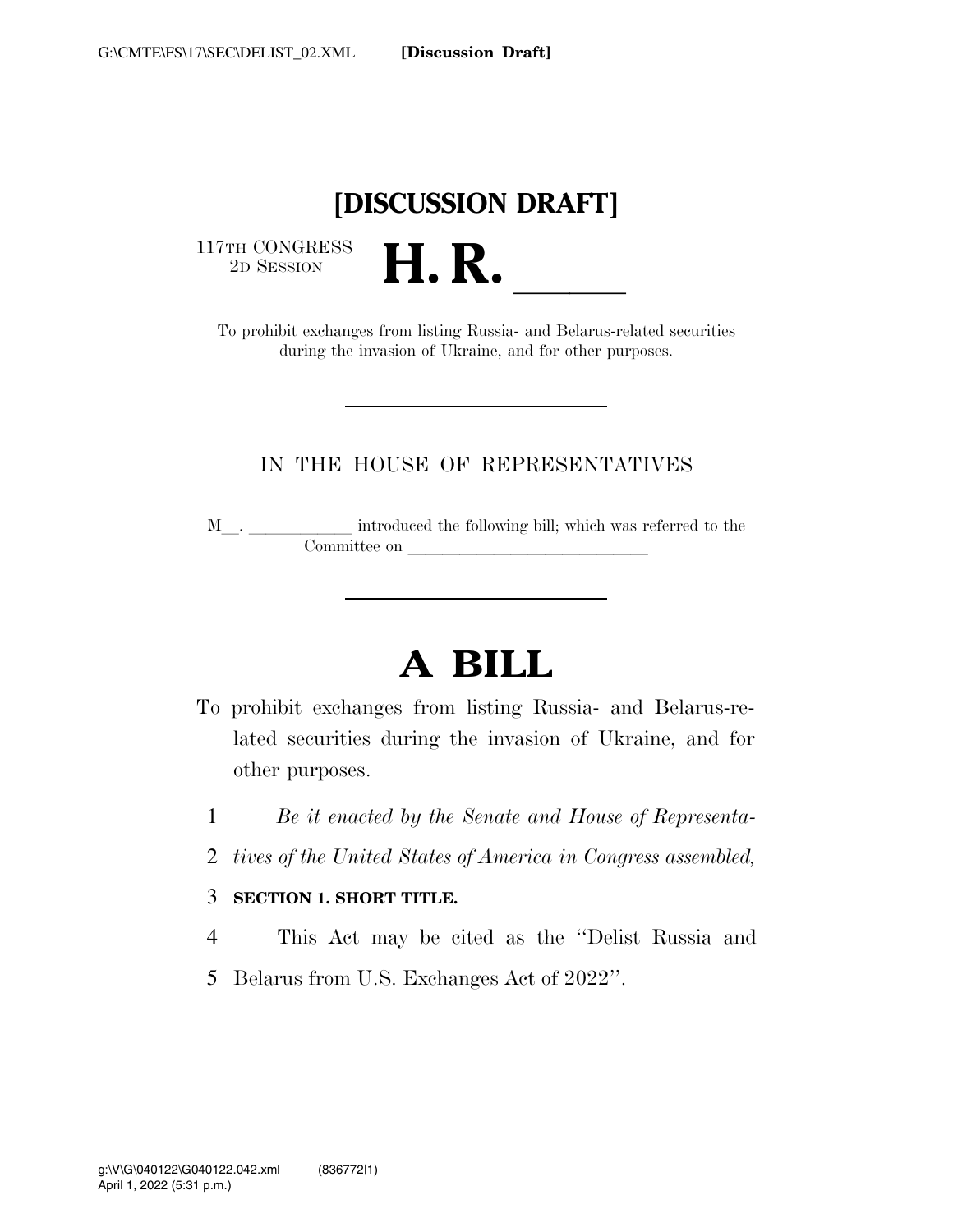$\mathfrak{D}$ 

# **SEC. 2. PROHIBITION WITH RESPECT TO THE LISTING OF RUSSIA- AND BELARUS-RELATED SECURITIES ON EXCHANGES.**

 The Securities Exchange Act of 1934 is amended by inserting after section 6 (15 U.S.C. 78f) the following: **''SEC. 6A. PROHIBITION WITH RESPECT TO THE LISTING OF** 

### **RUSSIA- AND BELARUS-RELATED SECURITIES ON EXCHANGES.**

9 "(a) PUBLICATION OF LIST.—Not later than 30 days after the date of the enactment of this section, and every 60 days thereafter, the Commission shall publish a list of Russia-related securities and Belarus-related securities, including any such securities typically traded—

14  $\frac{1}{2}$  (1) on national securities exchanges, over-the- counter markets, or alternative trading systems; or 16  $\frac{16}{2}$  by brokers or dealers.

 ''(b) PROHIBITION.—After the end of the 30-day pe- riod beginning on the date that a Russia-related security or Belarus-related security is added to the list described under subsection (a), and until such time as the Commis- sion removes that security from the list, it shall be unlaw-ful for—

23 ''(1) an exchange to list or maintain the listing of that security; or

 ''(2) a broker, dealer, over-the-counter market operator, market maker, alternative trading system,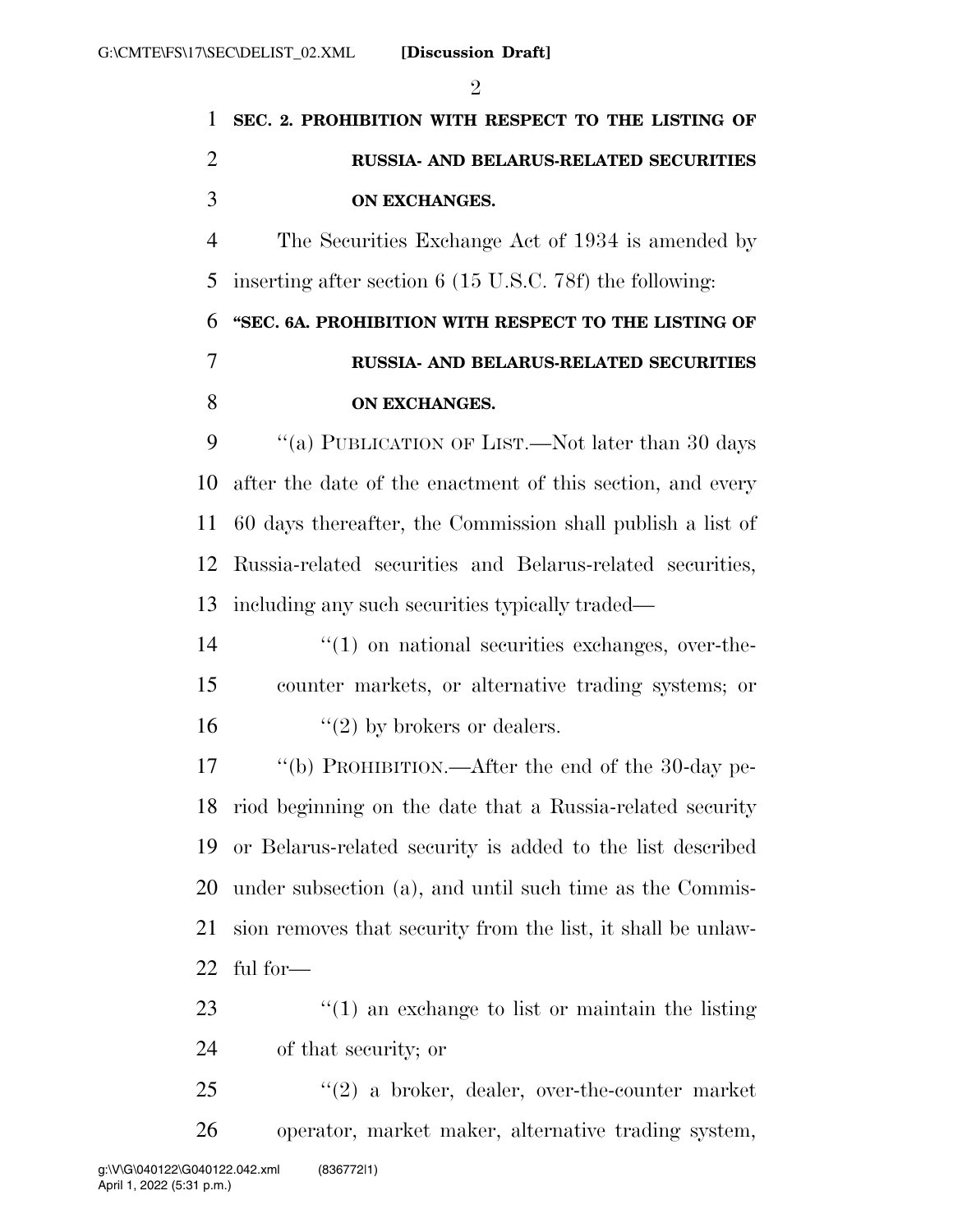| $\mathbf{1}$   | or any other platform or entity to intermediate,        |
|----------------|---------------------------------------------------------|
| $\overline{2}$ | quote, or otherwise facilitate the buying or selling of |
| 3              | that security.                                          |
| $\overline{4}$ | "(c) DEFINITIONS.—In this section:                      |
| 5              | $``(1)$ BELARUS-RELATED SECURITY.—The term              |
| 6              | 'Belarus-related security' means a security, without    |
| 7              | regard to the currency in which the security is de-     |
| 8              | nominated, issued by—                                   |
| 9              | "(A) a company domiciled in Belarus; or                 |
| 10             | $\lq\lq (B)$ a company or entity that is predomi-       |
| 11             | nately owned or controlled by—                          |
| 12             | "(i) a company described in subpara-                    |
| 13             | graph $(A)$ ; or                                        |
| 14             | "(ii) the government of Belarus, in-                    |
| 15             | cluding any agency, instrumentality, or po-             |
| 16             | litical subdivision thereof, or any person              |
| 17             | affiliated with such government, agency,                |
| 18             | instrumentality, or political subdivision.              |
| 19             | RUSSIA-RELATED SECURITY.—The term<br>(2)                |
| 20             | 'Russia-related security' means a security, without     |
| 21             | regard to the currency in which the security is de-     |
| 22             | nominated, issued by—                                   |
| 23             | "(A) a company domiciled in Russia; or                  |
| 24             | $\lq\lq (B)$ a company or entity that is predomi-       |
| 25             | nately owned or controlled by—                          |